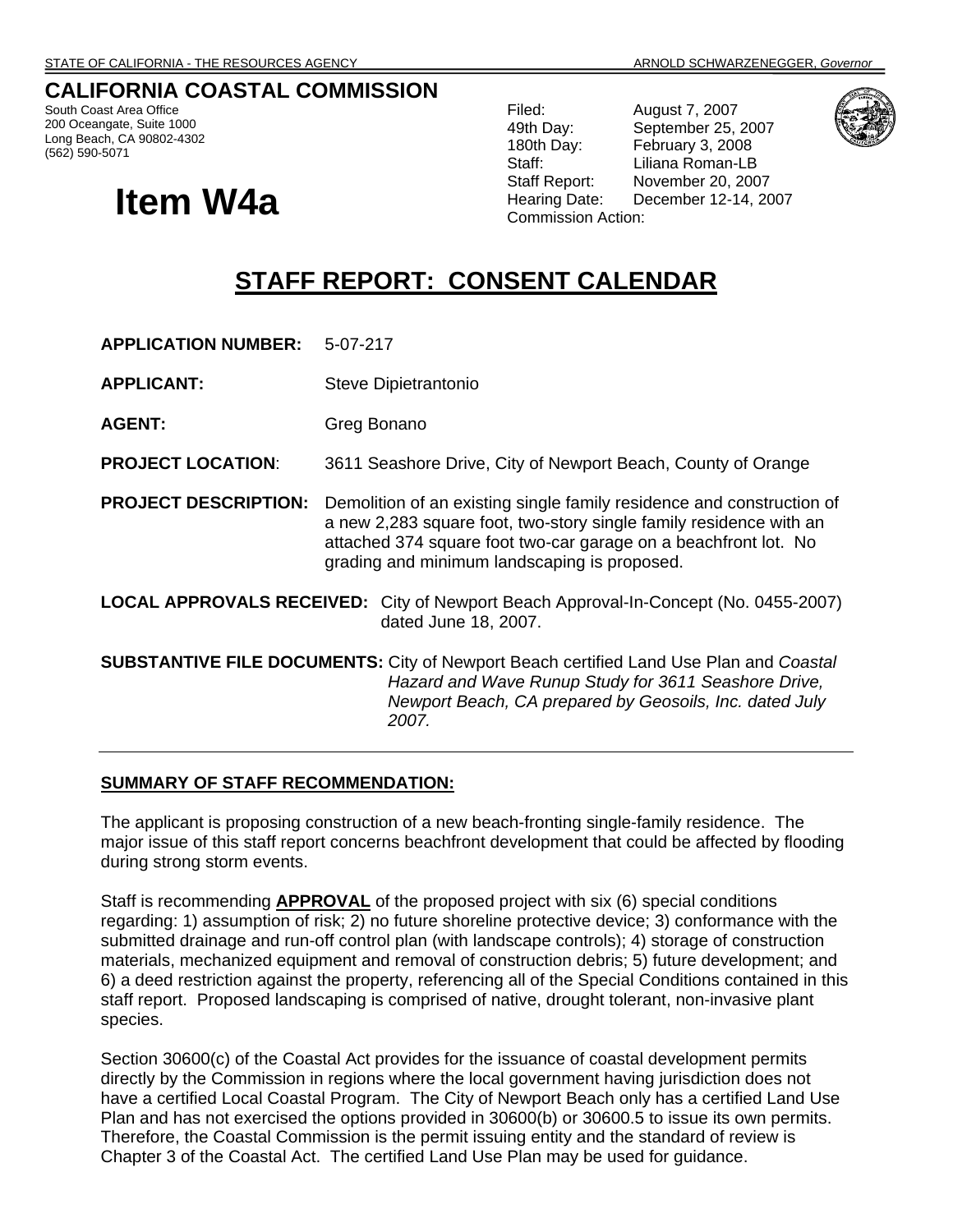#### *5-07-217 (Dipietrantonio) Staff Report–Consent Calendar Page 2 of 16*

## **LIST OF EXHIBITS**

- 1. Location Map
- 2. Assessor's Parcel Map
- 3. Project Plans

## **STAFF RECOMMENDATION:**

Staff recommends that the Commission **APPROVE** the permit application with special conditions.

## **MOTION:**

*I move that the Commission approve the coastal development permit applications included on the consent calendar in accordance with the staff recommendations.*

Staff recommends a **YES** vote. Passage of this motion will result in approval of all the permits included on the consent calendar. The motion passes only by affirmative vote of a majority of the Commissioners present.

## **RESOLUTION:**

## **I. APPROVAL WITH CONDITIONS**

The Commission hereby **APPROVES** a coastal development permit for the proposed development and adopts the findings set forth below on grounds that the development as conditioned will be in conformity with the policies of Chapter 3 of the Coastal Act and will not prejudice the ability of the local government having jurisdiction over the area to prepare a Local Coastal Program conforming to the provisions of Chapter 3. Approval of the permit complies with the California Environmental Quality Act because either 1) feasible mitigation measures and/or alternatives have been incorporated to substantially lessen any significant adverse effects of the development on the environment, or 2) there are no further feasible mitigation measures or alternatives that would substantially lessen any significant adverse impacts of the development on the environment.

## **II. STANDARD CONDITIONS**

- 1. Notice of Receipt and Acknowledgment. The permit is not valid and development shall not commence until a copy of the permit, signed by the permittee or authorized agent, acknowledging receipt of the permit and acceptance of the terms and conditions, is returned to the Commission office.
- 2. Expiration. If development has not commenced, the permit will expire two years from the date this permit is reported to the Commission. Development shall be pursued in a diligent manner and completed in a reasonable period of time. Application for extension of the permit must be made prior to the expiration date.
- 3. Interpretation. Any questions of intent or interpretation of any condition will be resolved by the Executive Director or the Commission.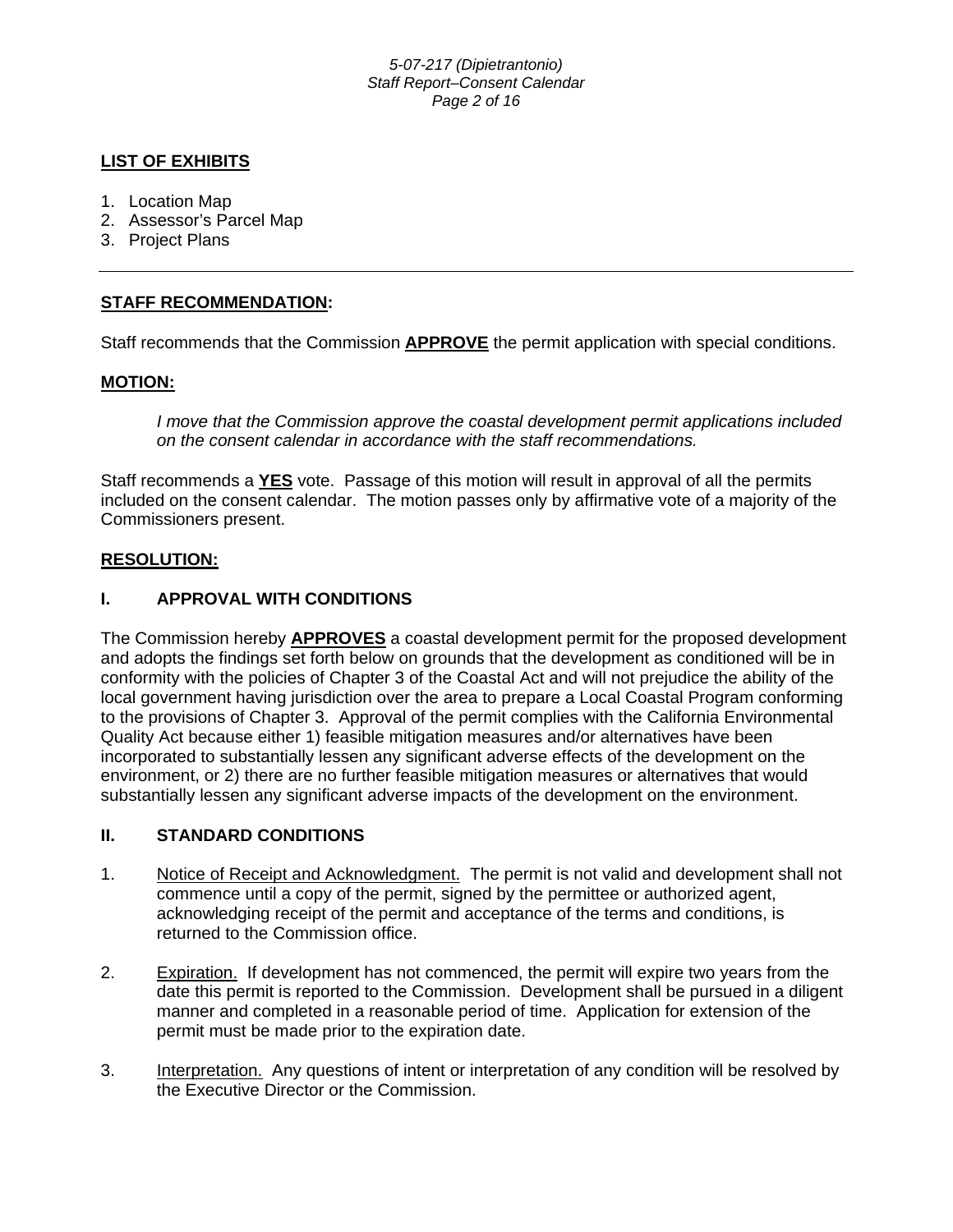#### *5-07-217 (Dipietrantonio) Staff Report–Consent Calendar Page 3 of 16*

- 4. Assignment. The permit may be assigned to any qualified person, provided assignee files with the Commission an affidavit accepting all terms and conditions of the permit.
- 5. Terms and Conditions Run with the Land. These terms and conditions shall be perpetual, and it is the intention of the Commission and the permittee to bind all future owners and possessors of the subject property to the terms and conditions.

## **III. SPECIAL CONDITIONS**

## **1. Assumption of Risk, Waiver of Liability and Indemnity**

By acceptance of this permit, the applicant acknowledges and agrees (i) that the site may be subject to hazards from flooding and wave uprush; (ii) to assume the risks to the applicant and the property that is the subject of this permit of injury and damage from such hazards in connection with this permitted development; (iii) to unconditionally waive any claim of damage or liability against the Commission, its officers, agents, and employees for injury or damage from such hazards; and (iv) to indemnify and hold harmless the Commission, its officers, agents, and employees with respect to the Commission's approval of the project against any and all liability, claims, demands, damages, costs (including costs and fees incurred in defense of such claims), expenses, and amounts paid in settlement arising from any injury or damage due to such hazards.

## **2. No Future Shoreline Protective Device**

- A. By acceptance of this permit, the applicant agrees, on behalf of himself and all other successors and assigns, that no shoreline protective device(s) shall ever be constructed to protect the development approved pursuant to Coastal Development Permit No. 5-07-217 including, but not limited to, the residence, garage, foundations, and patio, and any future improvements, in the event that the development is threatened with damage or destruction from waves, erosion, storm conditions or other natural hazards in the future. By acceptance of this permit, the applicant hereby waives, on behalf of himself and all successors and assigns, any rights to construct such devices that may exist under Public Resources Code Section 30235.
- B. By acceptance of this permit, the applicant further agrees, on behalf of himself and all successors and assigns, that the landowners shall remove the development authorized by this permit, including the residence, garage, foundations, and patio, if any government agency has ordered that the structure is not to be occupied due to any of the hazards identified above. In the event that portions of the development fall to the beach before they are removed, the landowners shall remove all recoverable debris associated with the development from the beach and ocean and lawfully dispose of the material in an approved disposal site. Such removal shall require a coastal development permit.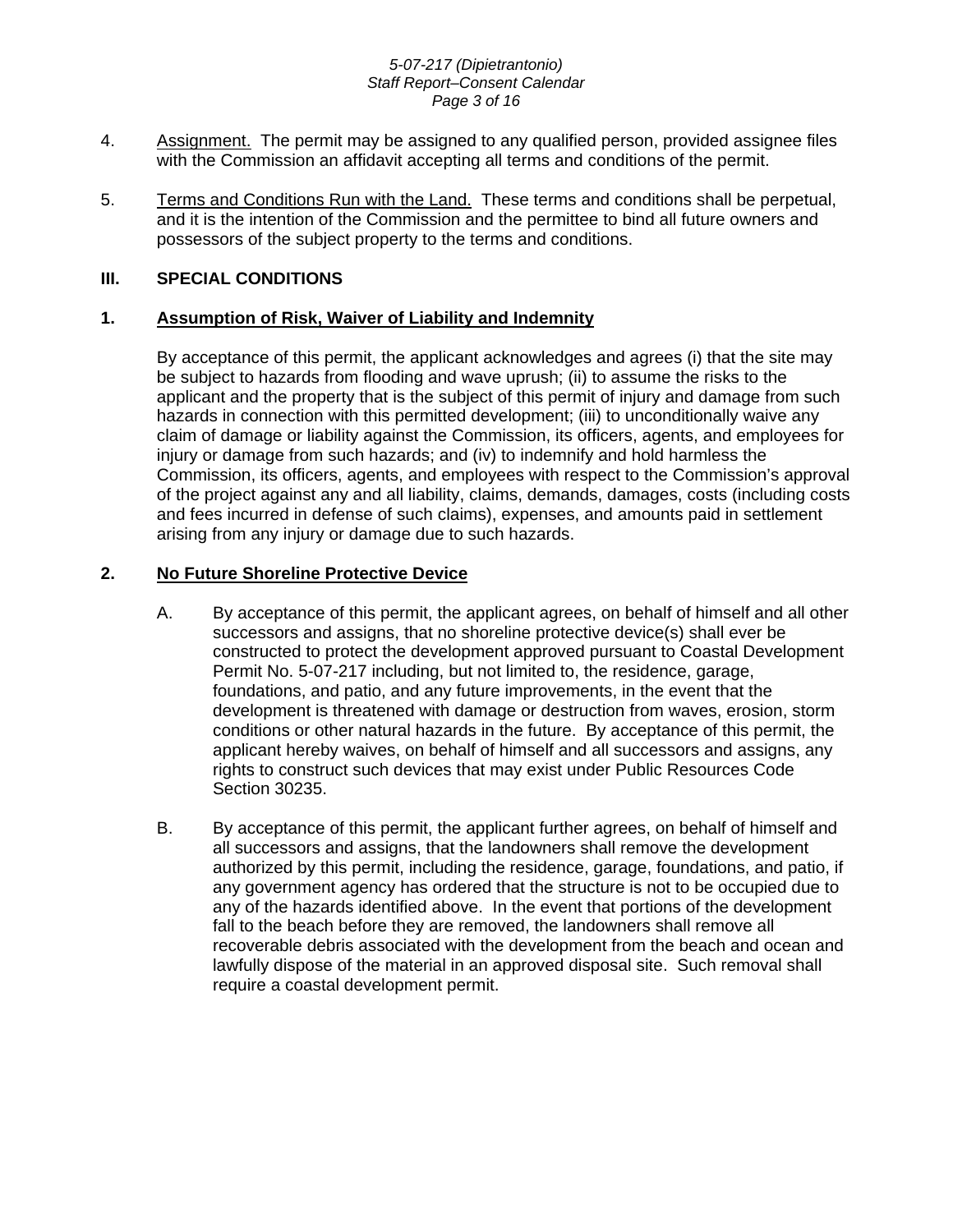#### *5-07-217 (Dipietrantonio) Staff Report–Consent Calendar Page 4 of 16*

## **3. Drainage and Run-Off Control Plan**

The applicant shall conform to the drainage and run-off control plan dated June 25, 2007 showing roof drainage and paved walkways designed to slope into pervious gravel areas for bio-filtration or to catch basins. Landscaped areas shall consist of drought tolerant, noninvasive plant species. Any proposed changes to the approved plan shall be reported to the Executive Director. No changes to the approved plan shall occur without a Commission amendment to this coastal development permit unless the Executive Director determines that no amendment is required.

### **4. Storage of Construction Materials, Mechanized Equipment and Removal of Construction Debris**

The permittee shall comply with the following construction-related requirements:

- (a) No construction materials, debris, or waste shall be placed or stored where it may enter the storm drain system leading to the Pacific Ocean;
- (b) Any and all debris resulting from construction activities shall be removed from the project site within 24 hours of completion of the project;
- (c) Erosion control/sedimentation Best Management Practices (BMP's) shall be used to control sedimentation impacts to coastal waters during construction. BMPs shall include, but are not limited to: placement of sand bags around drainage inlets to prevent runoff/sediment transport into the storm drain system and a pre-construction meeting to review procedural and BMP guidelines;
- (d) Construction debris and sediment shall be removed from construction areas each day that construction occurs to prevent the accumulation of sediment and other debris which may be discharged into coastal waters. Debris shall be disposed of outside the coastal zone, as proposed by the applicant.

## **5. Future Development**

This permit is only for the development described in Coastal Development Permit No. 5-07- 217. Pursuant to Title 14 California Code of Regulations Section 13250(b) (6), the exemptions otherwise provided in Public Resources Code Section 30610(a) shall not apply to the development governed by Coastal Development Permit No. 5-07-217. Accordingly, any future improvements to the single-family house authorized by this permit, including but not limited to repair and maintenance identified as requiring a permit in Public Resources Section 30610(d) and Title 14 California Code of Regulations Sections 13252(a)-(b), shall require an amendment to Permit No. 5-07-217 from the Commission or shall require an additional coastal development permit from the Commission or from the applicable certified local government.

## **6. Generic Deed Restriction**

**PRIOR TO ISSUANCE OF THE COASTAL DEVELOPMENT PERMIT**, the applicant shall submit to the Executive Director for review and approval documentation demonstrating that the landowner(s) have executed and recorded against the parcel(s) governed by this permit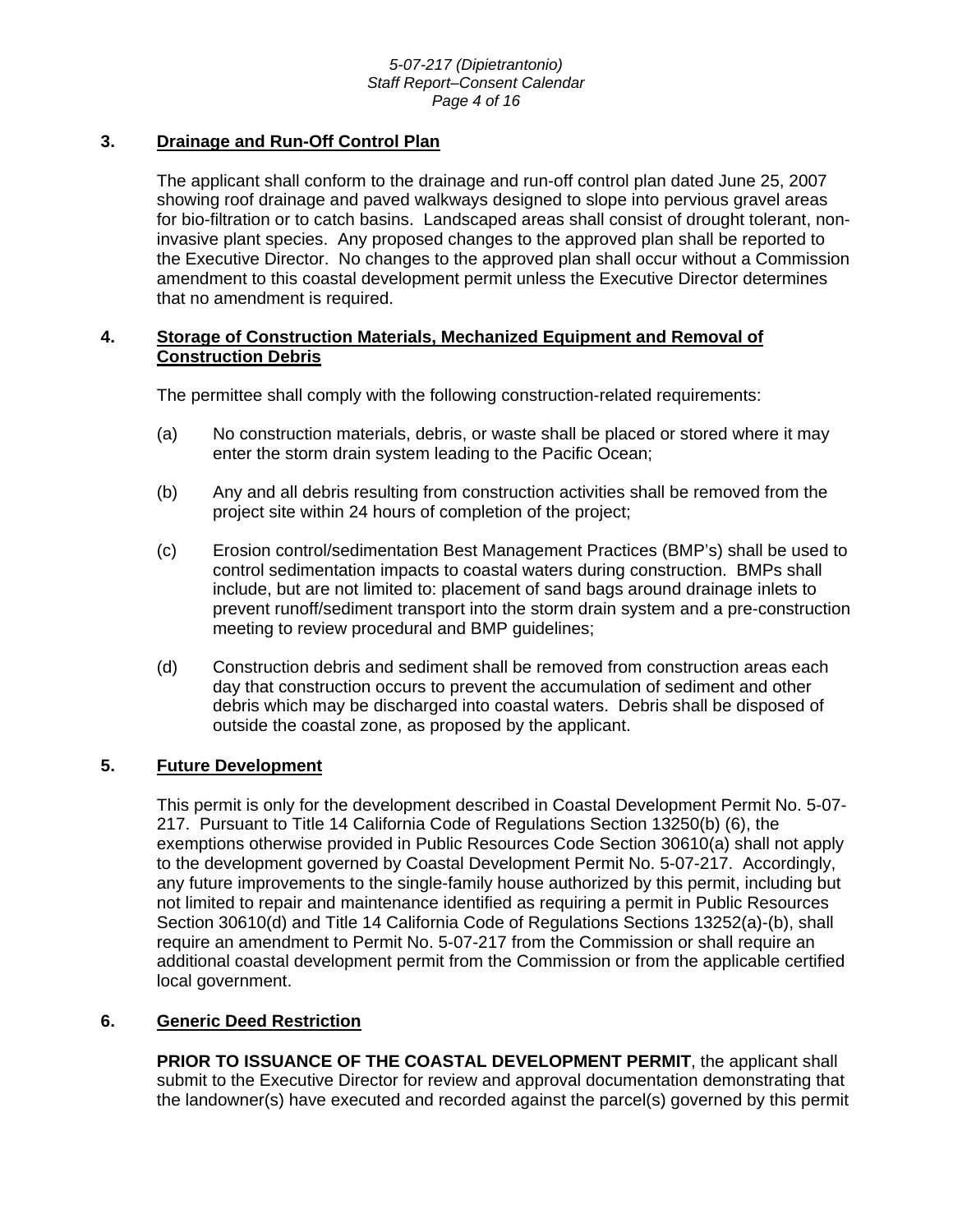#### *5-07-217 (Dipietrantonio) Staff Report–Consent Calendar Page 5 of 16*

a deed restriction, in a form and content acceptable to the Executive Director: (1) indicating that, pursuant to this permit, the California Coastal Commission has authorized development on the subject property, subject to terms and conditions that restrict the use and enjoyment of that property; and (2) imposing the Special Conditions of this permit as covenants, conditions and restrictions on the use and enjoyment of the Property. The deed restriction shall include a legal description of the entire parcel or parcels governed by this permit. The deed restriction shall also indicate that, in the event of an extinguishment or termination of the deed restriction for any reason, the terms and conditions of this permit shall continue to restrict the use and enjoyment of the subject property so long as either this permit or the development it authorizes, or any part, modification, or amendment thereof, remains in existence on or with respect to the subject property.

## **IV. FINDINGS AND DECLARATIONS:**

The Commission hereby finds and declares:

## **A. PROJECT LOCATION AND DESCRIPTION**

The subject site is located at 3611 Seashore Drive within the City of Newport Beach, Orange County (Exhibits 1 & 2). The lot area is 2,000 square feet. The City of Newport Beach Land Use Plan (LUP) designates the site as RH-A High Density Residential. The project is located within an existing urban residential area, located between the mouth of the Santa Ana River and the Newport Pier.

The site is a beachfront lot located between the first public road and the sea. There is a wide sandy beach (approx. 300 feet wide) between the subject property and the Pacific Ocean. Due to its oceanfront location, the project site may be potentially exposed to the hazard of wave uprush during a severe storm event.

The proposed project will not have an adverse effect on public access. No seaward encroachments exist or are proposed as part of the project. Additionally, the proposed project is consistent with the City's 5-foot required setback from the seaward property line. Vertical public access to this beach is available at the end of  $37<sup>th</sup>$  Street, approximately 60 feet north of the site. Lateral public access is available along the wide sandy beach seaward of the subject site.

The applicant is proposing to demolish an existing 741 sq. ft. one-story single family residence and construct a new 2,283 sq. ft., 28' high, three-story single-family residence with an attached 374 sq. ft. two-car garage on a beachfront lot (Exhibit 3). In addition, the proposed project consists of hardscape and landscape improvements, including a new concrete side yard walkway along the south side of the property and concrete patio on the oceanfront side. The applicant proposes water quality improvements as part of the proposed project such as directing roof runoff to subterranean French drain systems at both ends of the property and a larger French drain running the width of the property at the west (ocean-facing) side of the property. Minimal planter landscaping is proposed utilizing non-invasive drought tolerant California native manzanita shrubs.

## **B. HAZARDS**

Development adjacent to the ocean is inherently hazardous. Development which may require a protective device in the future cannot be allowed due to the adverse impacts such devices have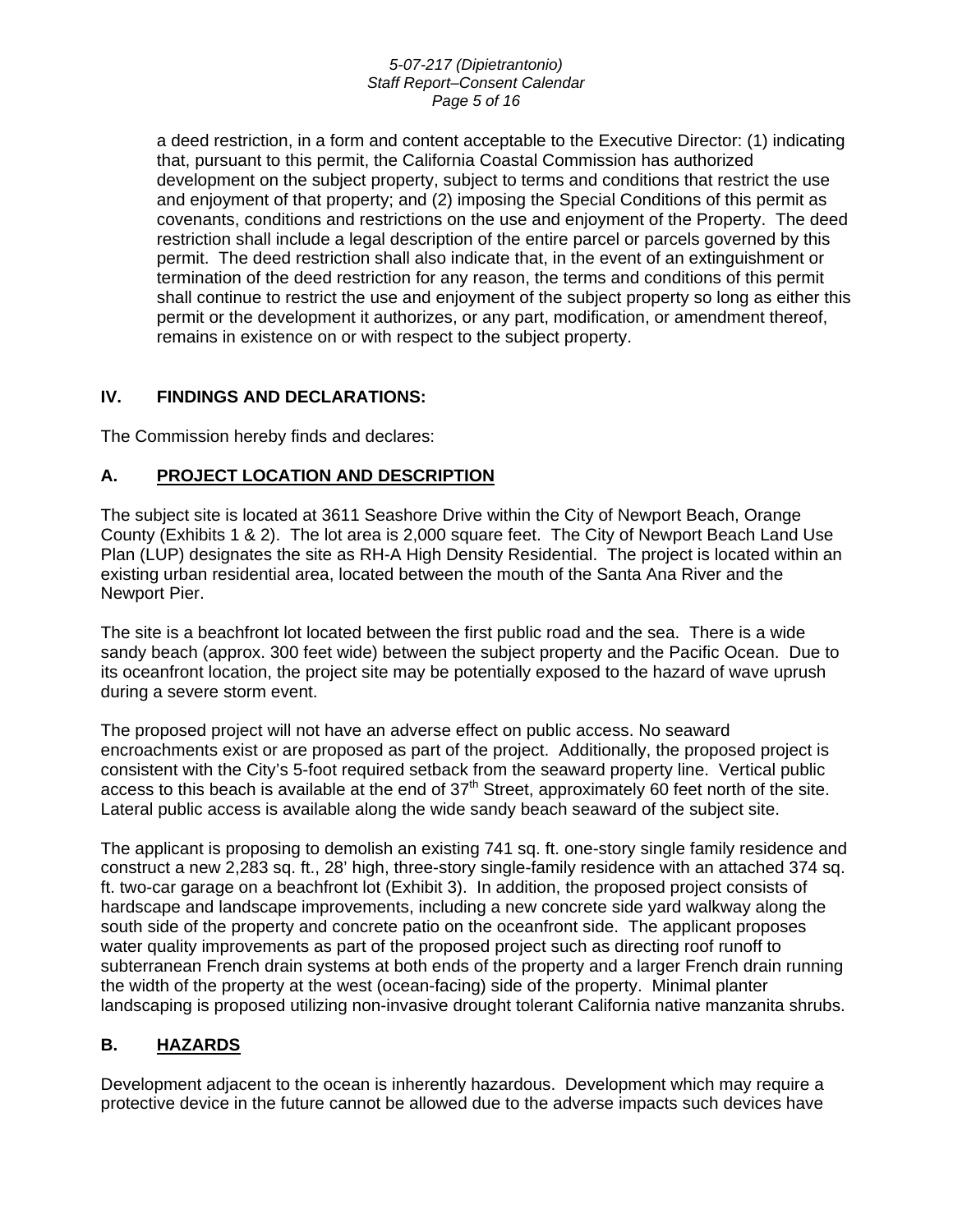#### *5-07-217 (Dipietrantonio) Staff Report–Consent Calendar Page 6 of 16*

upon, among other things, public access, visual resources and shoreline processes. To minimize the project's impact on shoreline processes, and to minimize risks to life and property, the development has been conditioned to comply with one or more of the following: require an appropriate set-back from the water; require a drainage and runoff control plan to direct, treat, and minimize the flow of water offsite; prohibit construction of protective devices (such as a seawall) in the future; and to require that the landowner and any successor-in-interest assume the risk of undertaking the development. As conditioned, the Commission finds that the development conforms to the requirements of Sections 30235 and 30253 of the Coastal Act regarding the siting of development in hazardous locations.

## **C. DEVELOPMENT**

The development is located within an existing developed area and is compatible with the character and scale of the surrounding area. However, the proposed project raises concerns that future development of the project site potentially may result in a development which is not consistent with the Chapter 3 policies of the Coastal Act. To assure that future development is consistent with the Chapter 3 policies of the Coastal Act, the Commission finds that a future improvements special condition be imposed. As conditioned the development conforms to the Chapter 3 policies of the Coastal Act.

## **D. PUBLIC ACCESS**

The proposed development will not affect the public's ability to gain access to, and/or to use the coast and nearby recreational facilities. Therefore, as proposed the development, as conditioned, conforms to Sections 30210 through 30214, Sections 30220 through 30224, and 30252 of the Coastal Act.

## **E. WATER QUALITY**

The proposed development has a potential for a discharge of polluted runoff from the project site into coastal waters. The development, as proposed and as conditioned, incorporates design features to minimize the effect of construction and post-construction activities on the marine environment. These design features include, but are not limited to, the appropriate management of equipment and construction materials, reducing runoff through the use of permeable surfaces, the use of non-invasive drought tolerant vegetation to reduce and treat the runoff discharged from the site, and for the use of post-construction best management practices to minimize the project's adverse impact on coastal waters. Therefore, the Commission finds that the proposed development, as conditioned, conforms to Sections 30230 and 30231 of the Coastal Act regarding the protection of water quality to promote the biological productivity of coastal waters and to protect human health.

## **F. DEED RESTRICTION**

To ensure that any prospective future owners of the property are made aware of the applicability of the conditions of this permit, the Commission imposes one additional condition requiring that the property owner record a deed restriction against the property, referencing all of the above Special Conditions of this permit and imposing them as covenants, conditions and restrictions on the use and enjoyment of the property. Thus, as conditioned, any prospective future owner will receive actual notice of the restrictions and/or obligations imposed on the use and enjoyment of the land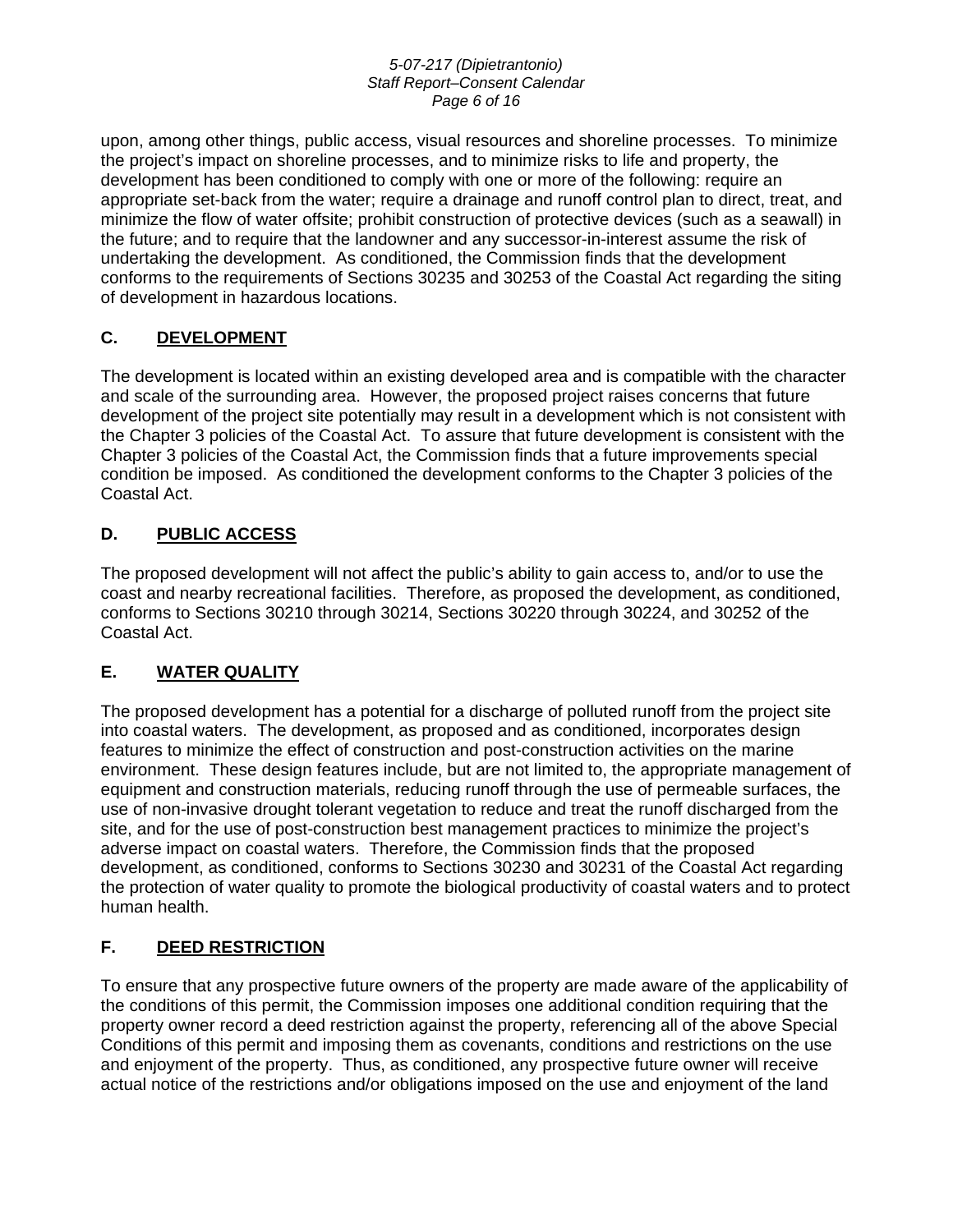#### *5-07-217 (Dipietrantonio) Staff Report–Consent Calendar Page 7 of 16*

including the risks of the development and/or hazards to which the site is subject, and the Commission's immunity from liability.

## **G. LOCAL COASTAL PROGRAM**

Coastal Act section 30604(a) states that, prior to certification of a local coastal program ("LCP"), a coastal development permit can only be issued upon a finding that the proposed development is in conformity with Chapter 3 of the Act and that the permitted development will not prejudice the ability of the local government to prepare an LCP that is in conformity with Chapter 3. The Land Use Plan for the City of Newport Beach was effectively certified on May 19, 1982. The certified LUP was updated on October 13, 2005. As conditioned, the proposed development is consistent with Chapter 3 of the Coastal Act and with the certified Land Use Plan for the area. Approval of the project, as conditioned, will not prejudice the ability of the local government to prepare an LCP that is in conformity with the provisions of Chapter 3 of the Coastal Act.

## **H. CALIFORNIA ENVIRONMENTAL QUALITY ACT**

As conditioned, there are no feasible alternatives or additional feasible mitigation measures available that would substantially lessen any significant adverse effect that the activity may have on the environment. Therefore, the Commission finds that the proposed project, as conditioned to mitigate the identified impacts, is the least environmentally damaging feasible alternative and can be found consistent with the requirements of the Coastal Act to conform to CEQA.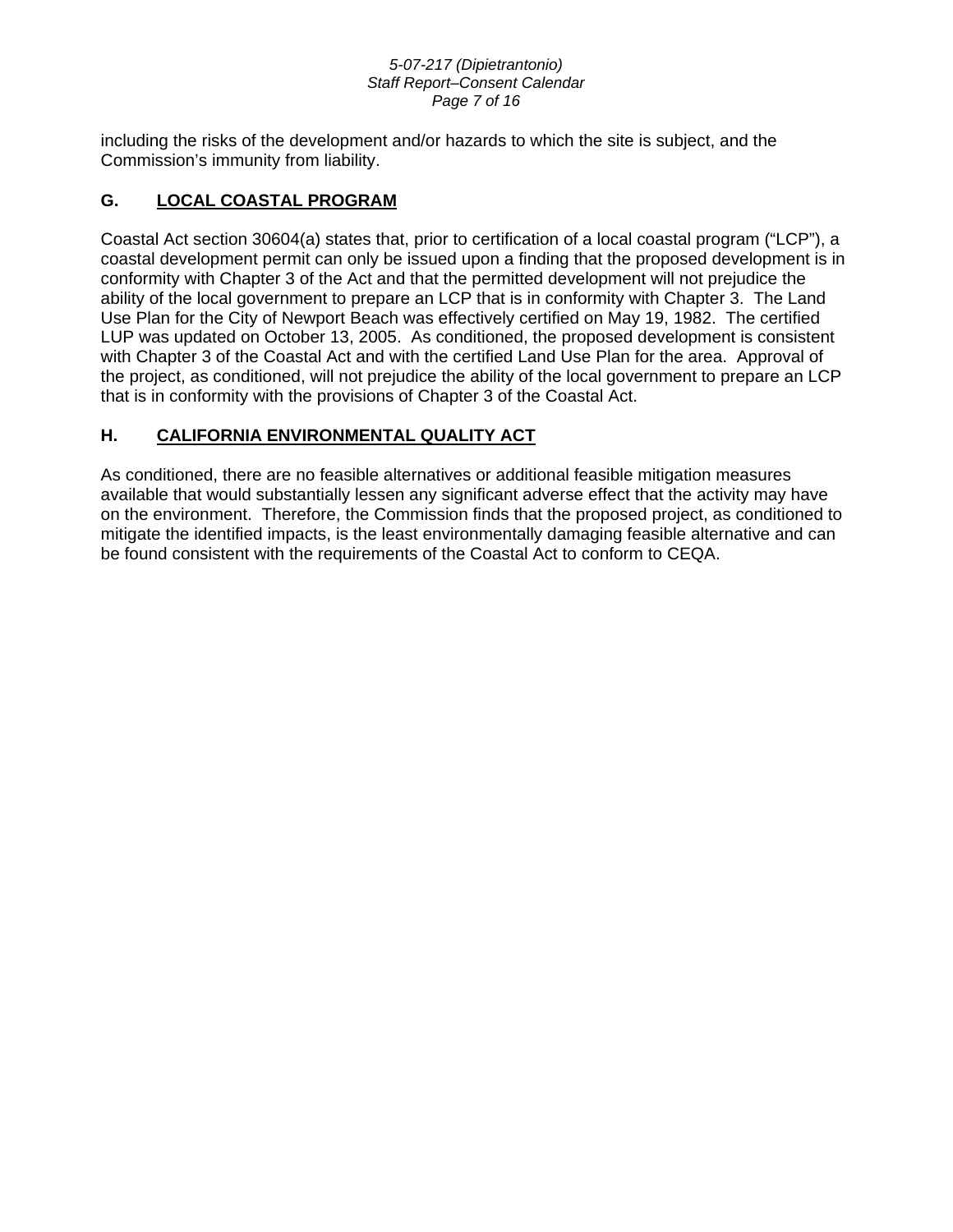#### *5-07-217 (Dipietrantonio) Staff Report–Consent Calendar Page 8 of 16*

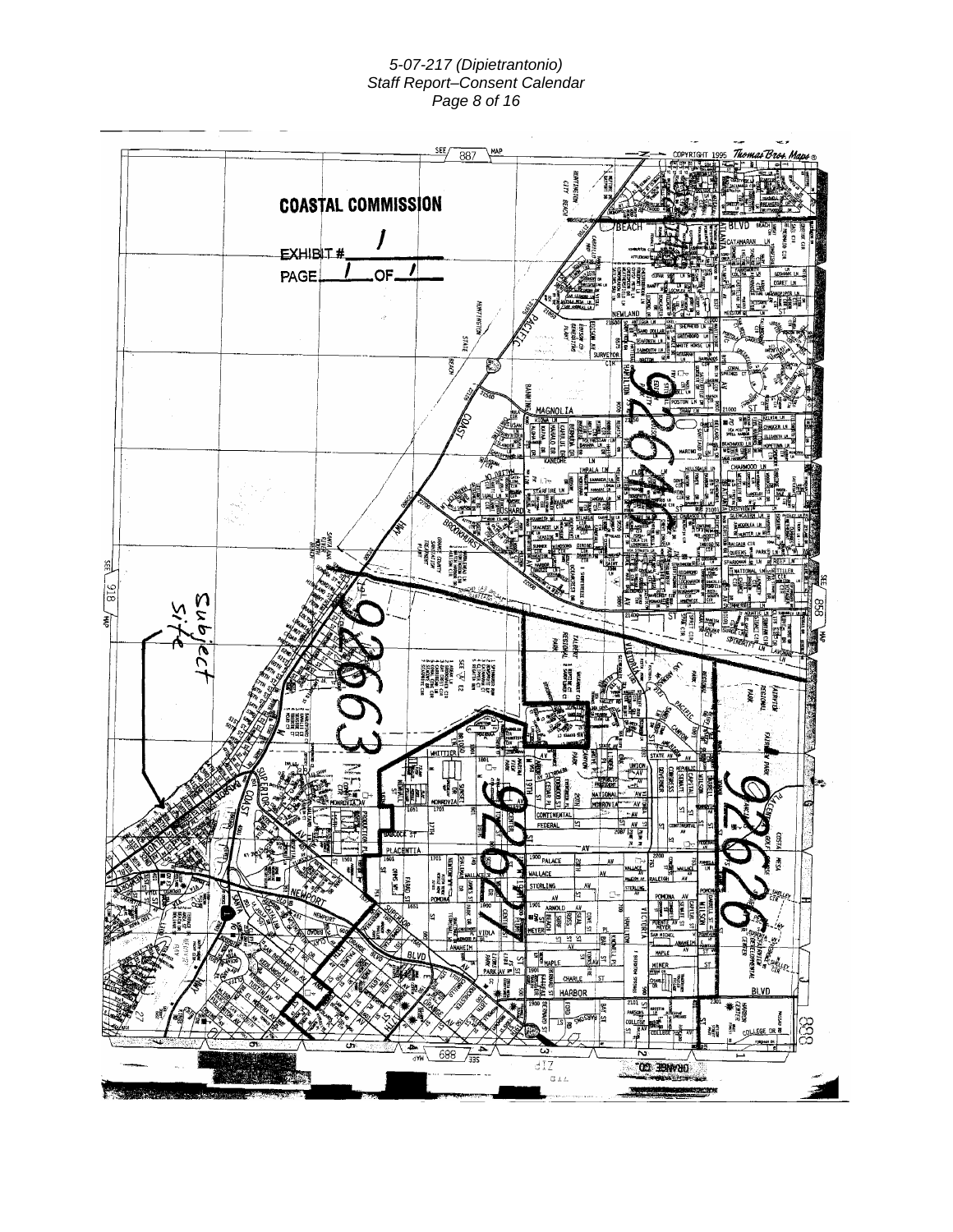#### *5-07-217 (Dipietrantonio) Staff Report–Consent Calendar Page 9 of 16*



**Cwnership Map** 

**SUSAN W. CASE, INC.<br>917 GLENNEYRE ST #7<br>LAGUNA BEACH CA 92651**<br>(949) 494-6105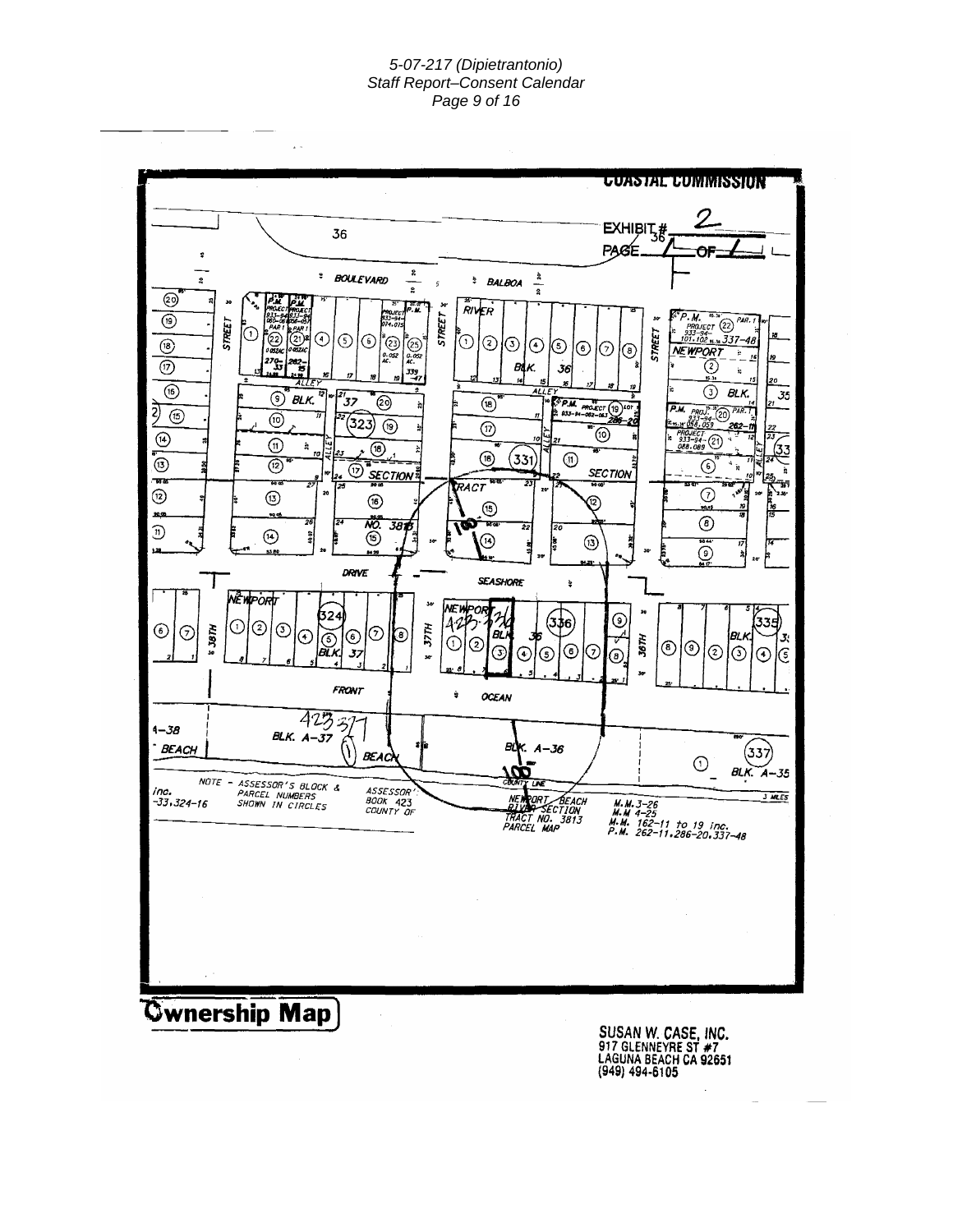#### *5-07-217 (Dipietrantonio) Staff Report–Consent Calendar Page 10 of 16*

 $\bar{z}$ 





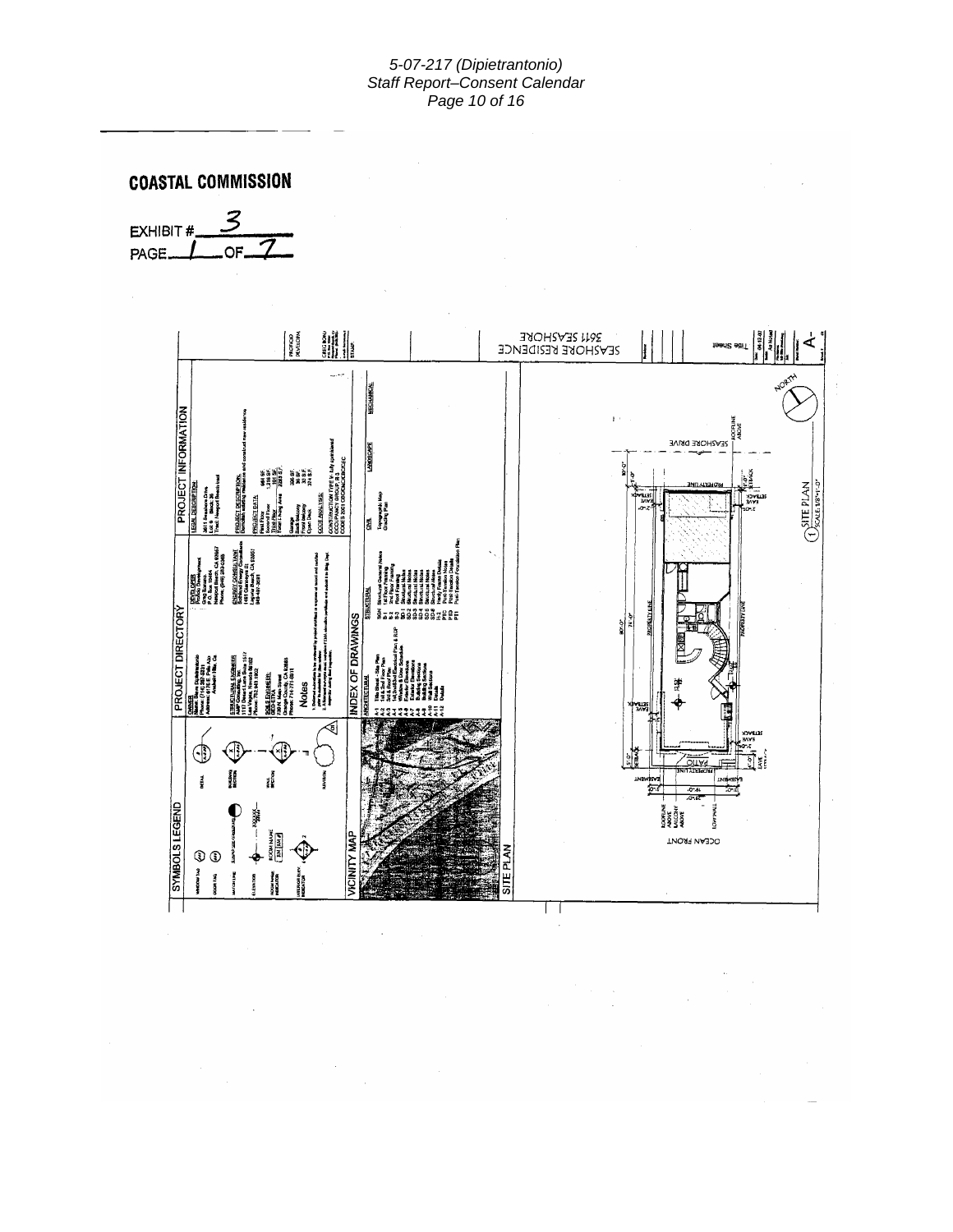#### *5-07-217 (Dipietrantonio) Staff Report–Consent Calendar Page 11 of 16*

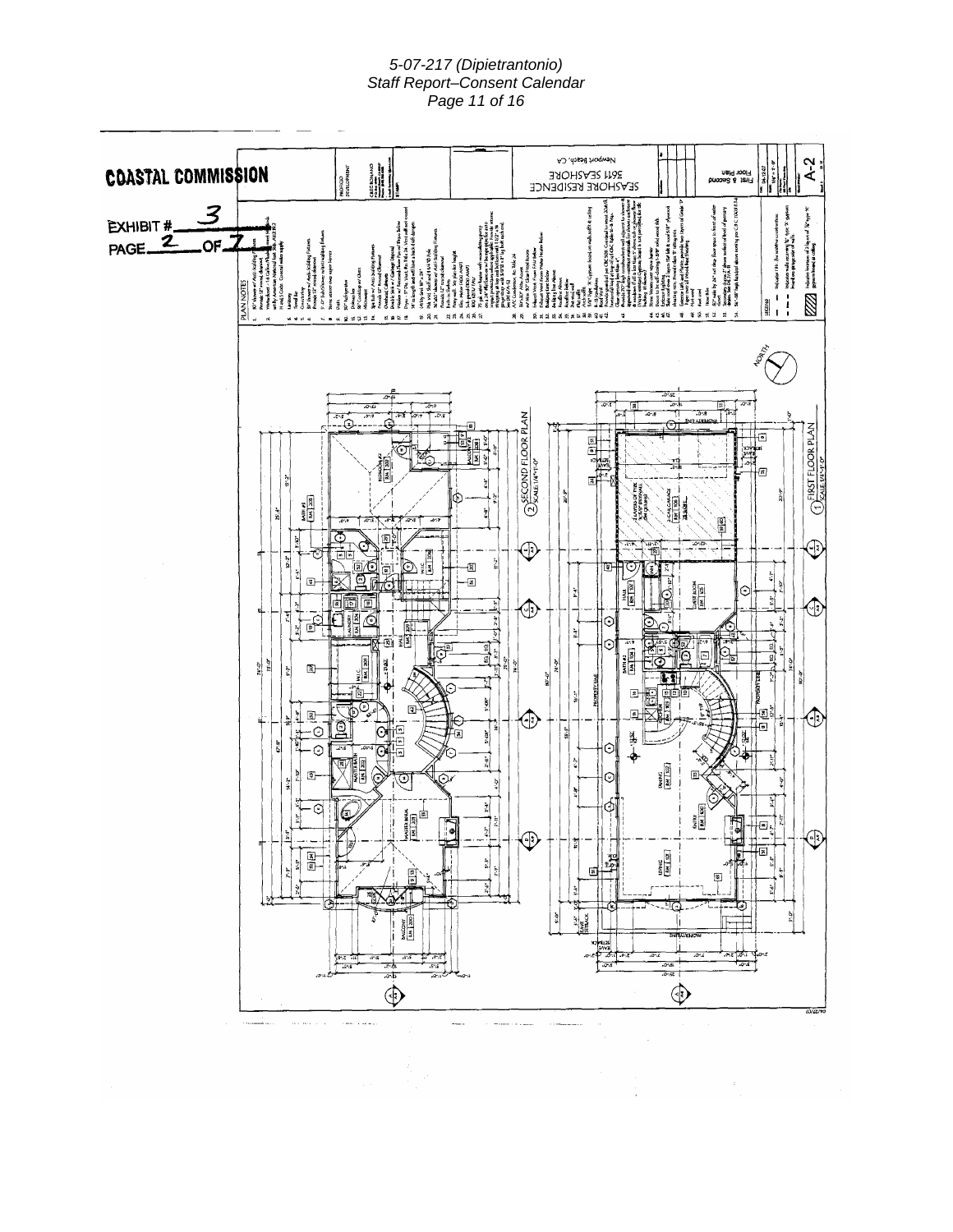#### *5-07-217 (Dipietrantonio) Staff Report–Consent Calendar Page 12 of 16*

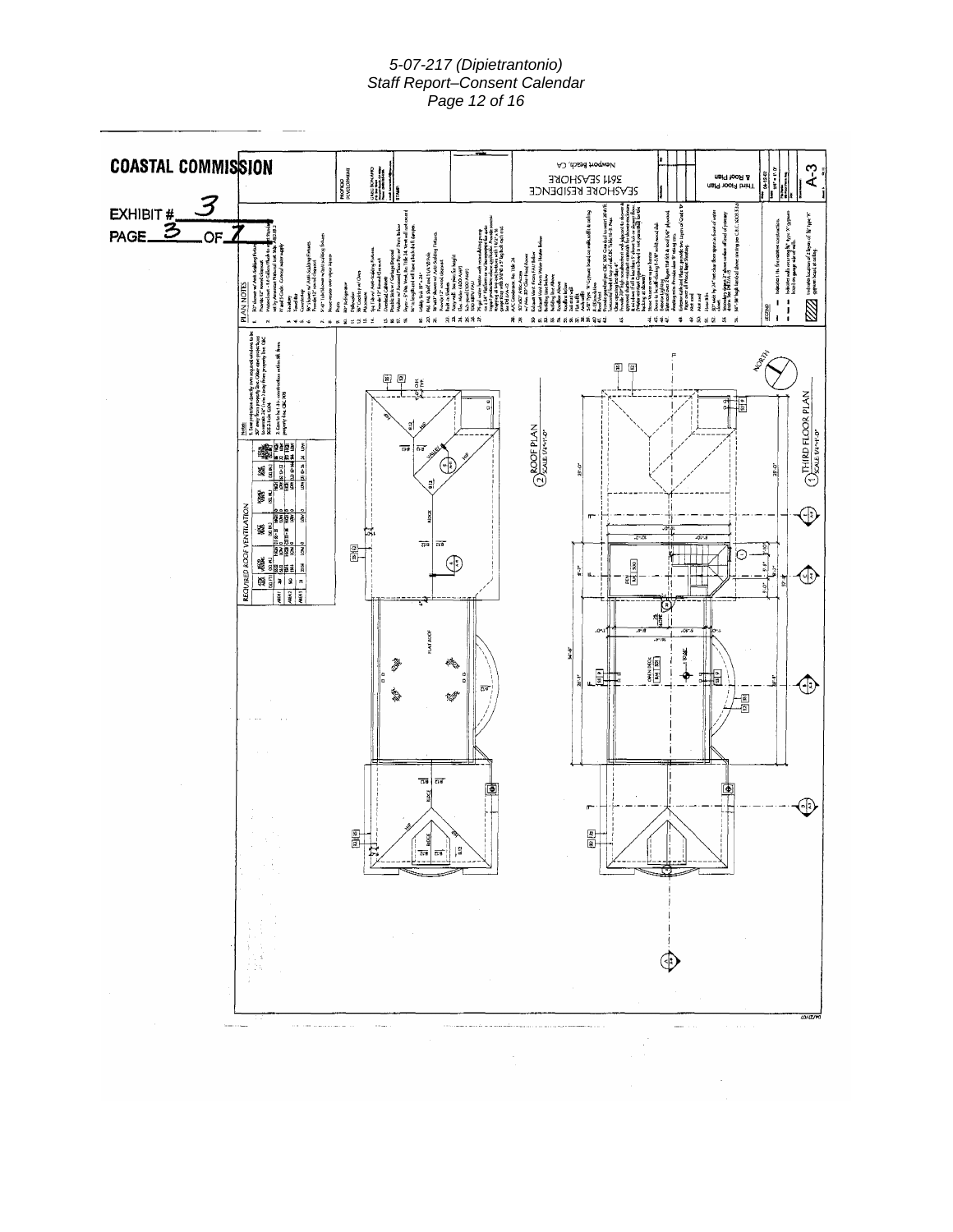#### *5-07-217 (Dipietrantonio) Staff Report–Consent Calendar Page 13 of 16*

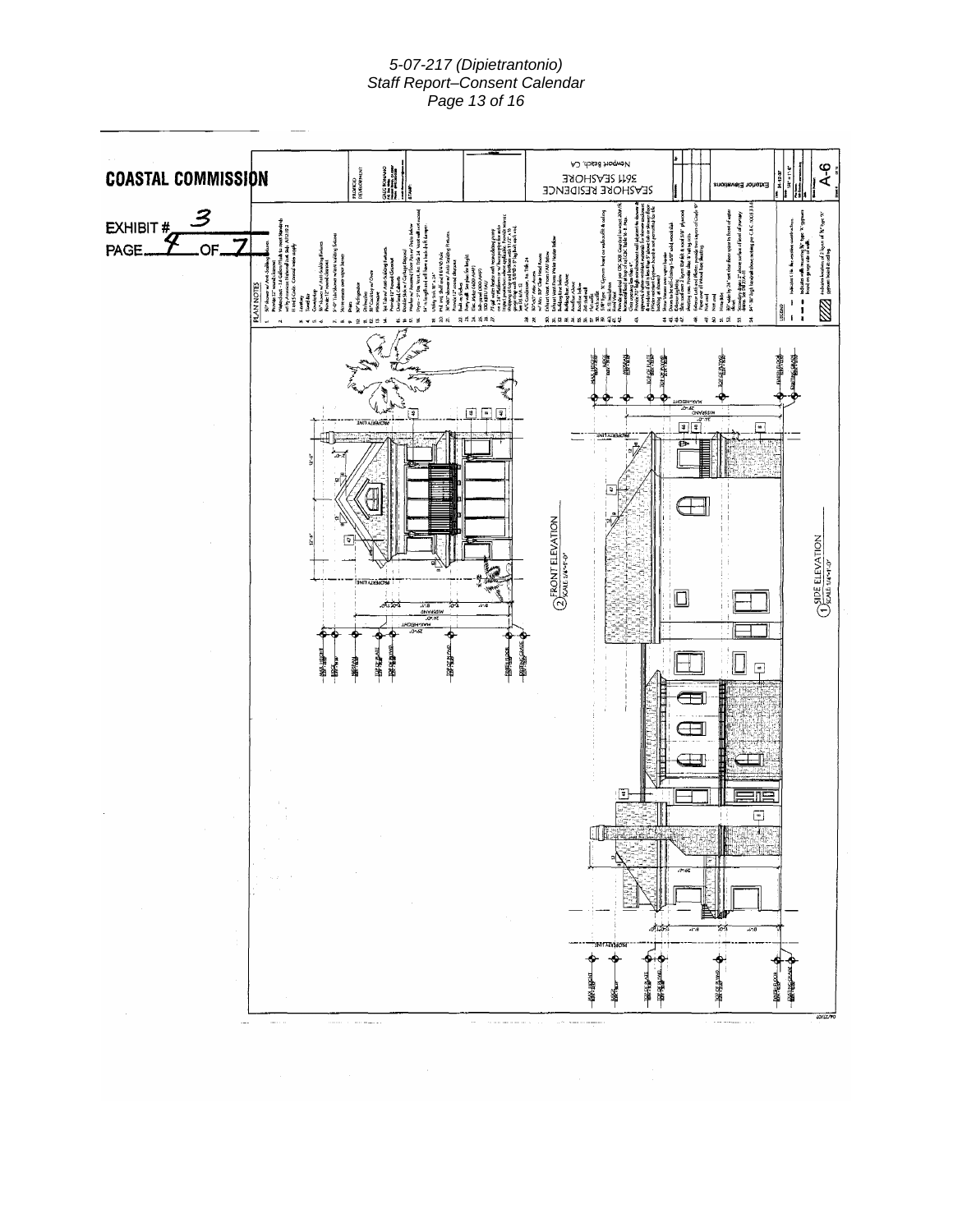#### *5-07-217 (Dipietrantonio) Staff Report–Consent Calendar Page 14 of 16*

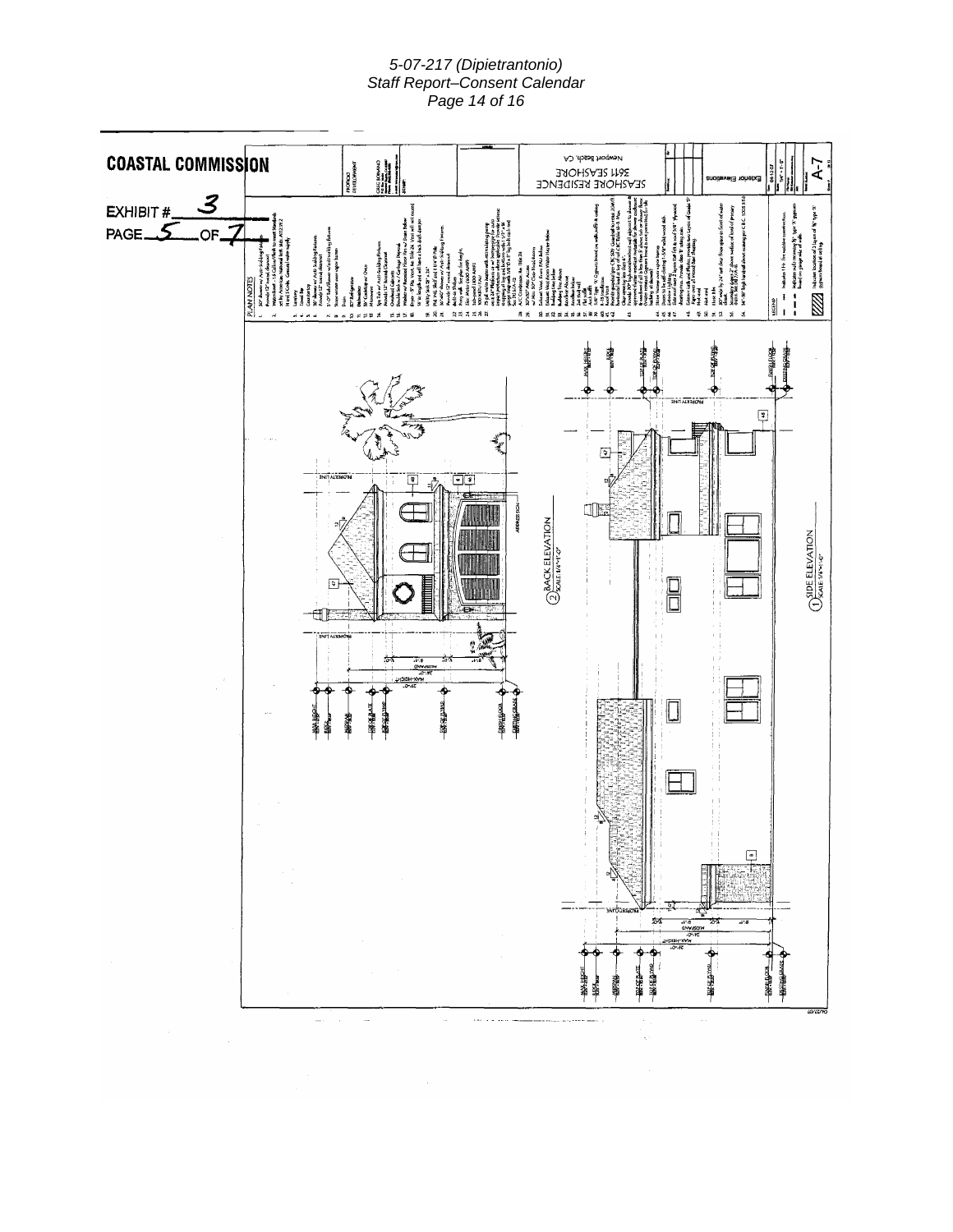#### *5-07-217 (Dipietrantonio) Staff Report–Consent Calendar Page 15 of 16*